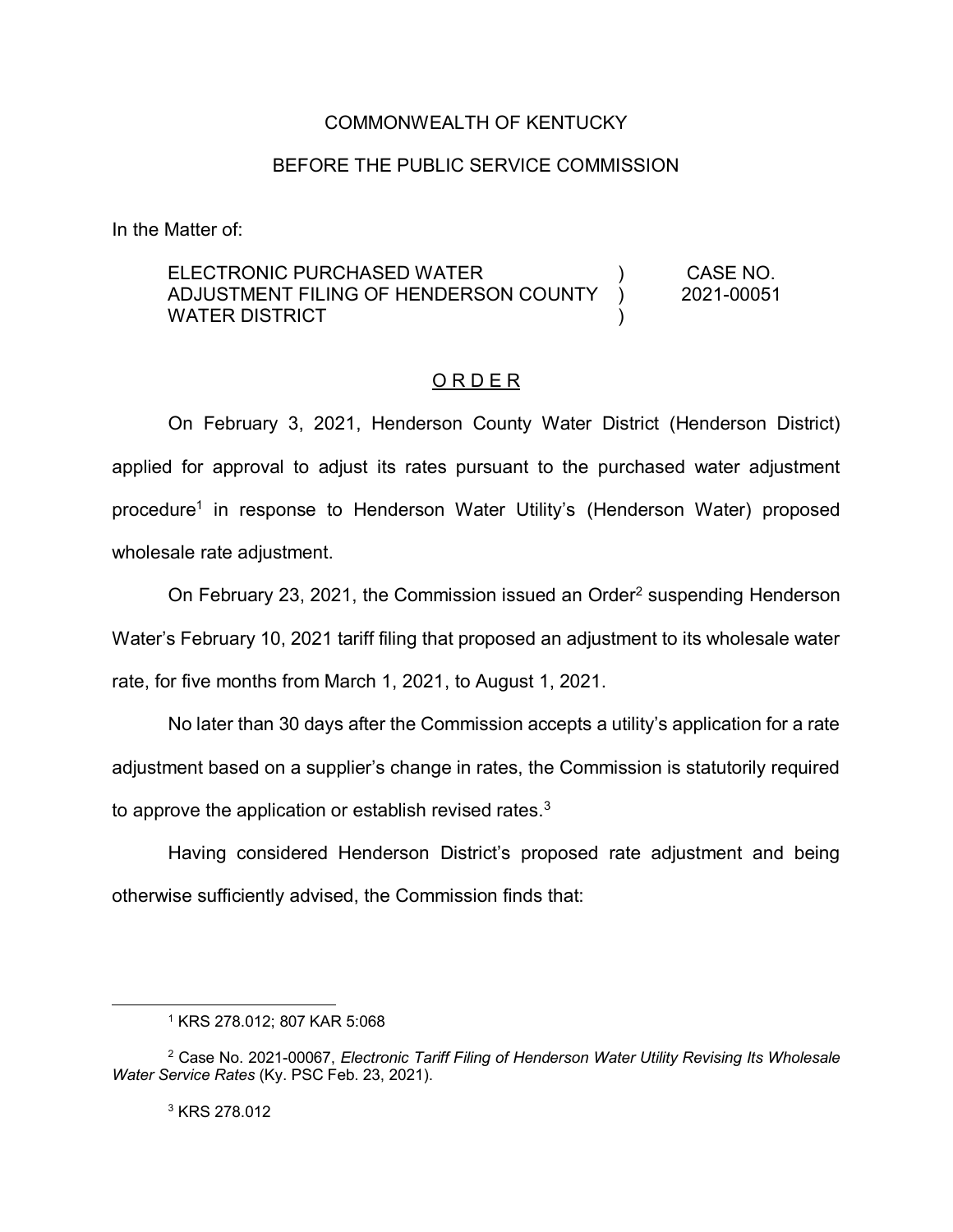1. Due to the suspension of Henderson Water's wholesale water rate adjustment, Henderson District's application for approval to adjust its rates pursuant to the purchased water adjustment procedure should be dismissed.

2. Henderson District's rates should remain the same as those currently under effect under authority of the Commission.

IT IS THEREFORE ORDERED that:

1. Henderson District's application for approval to adjust its rates pursuant to the purchased water adjustment procedure is dismissed without prejudice.

2. Henderson District's rates shall remain the same as those currently under effect under the authority of the Commission.

3. This case is closed and removed from the Commission's docket.

-2- Case No. 2021-00051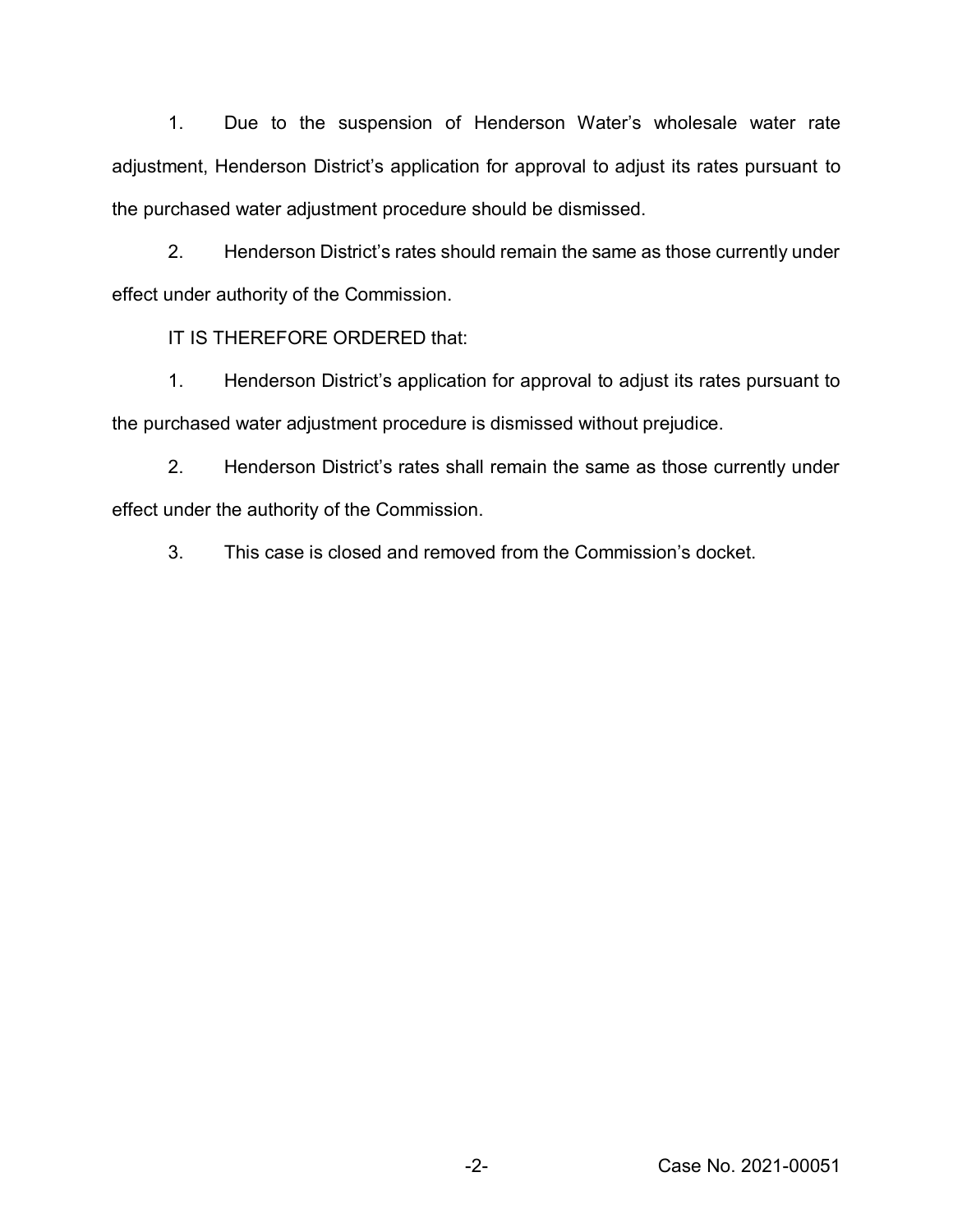By the Commission



ATTEST:

 $\bigwedge \bigvee \neq \bigwedge$  for for

Executive Director

Case No. 2021-00051